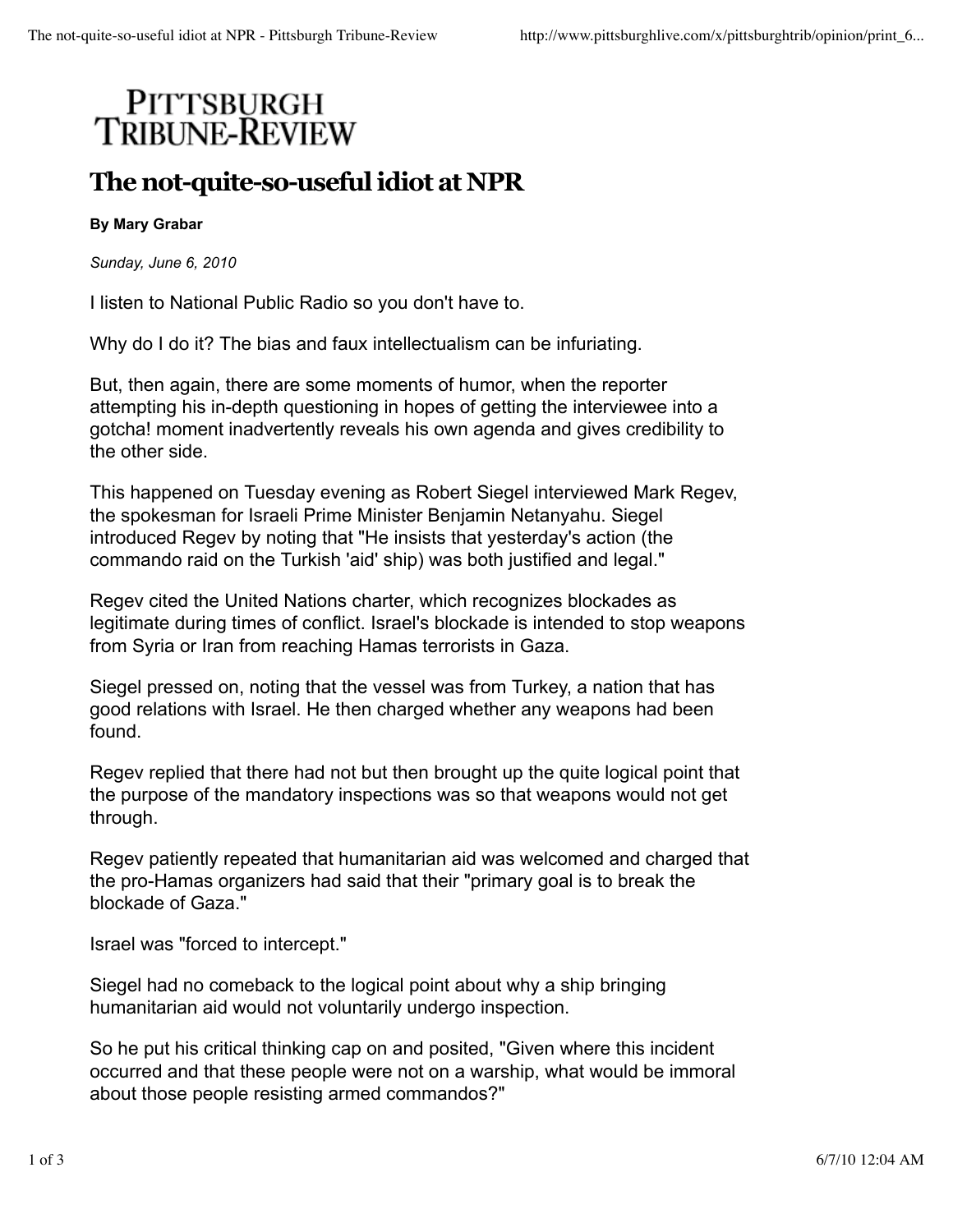Uh, sorry, if I'm on a ship and armed commandos come down, I will not resist unless I want to commit suicide.

But such a thought linking Hamas supporters and suicide never occurs to the intellectuals at NPR.

Regev patiently and professionally explained that there had already been six interceptions and that the "humanitarians" (my choice of word) attacked the soldiers with machetes, knives and iron rods.

The soldiers responded appropriately as police would to the use of "deadly force."

NPR reporters are known for digging deep, so Siegel said that this sounded like a military assault and not a police intervention.

Regev had to explain once again that the men were instructed to act with restraint but were met with deadly force.

"But," continued Siegel, "the Israeli blockade of Gaza, while it may have the aim of preventing material arriving in Gaza that could be used as a more effective rocket or missile is also a political policy that's aimed at depriving the Hamas movement of credibility and legitimacy."

(I interrupt for a comment: Uh, yaah. If it's a terrorist movement, it is illegitimate.)

Siegel continued, revealing the true purpose of the ship with "humanitarian" aid:

"On that score from the world reaction you see today ... is it fair to say that the Israeli policy of blockade is failing? That indeed the authorities in Gaza are achieving more sympathy today than Israel from people all around the world?"

(My response, yes, if the useful -- sometimes useless -- idiots like you are spreading the news to the brainwashed masses who send you money during pledge drives.)

Regev admitted that the press was sympathetic to the Palestinians but emphasized that Israel had to protect her people.

(That whooshing sound is the sound of that important idea flying over Siegel's head.)

At this point Siegel wisely thanked his guest and ended the interview on the usual note of professional self-satisfied smugness.

But I can just picture Siegel turning off the mike and running into the other